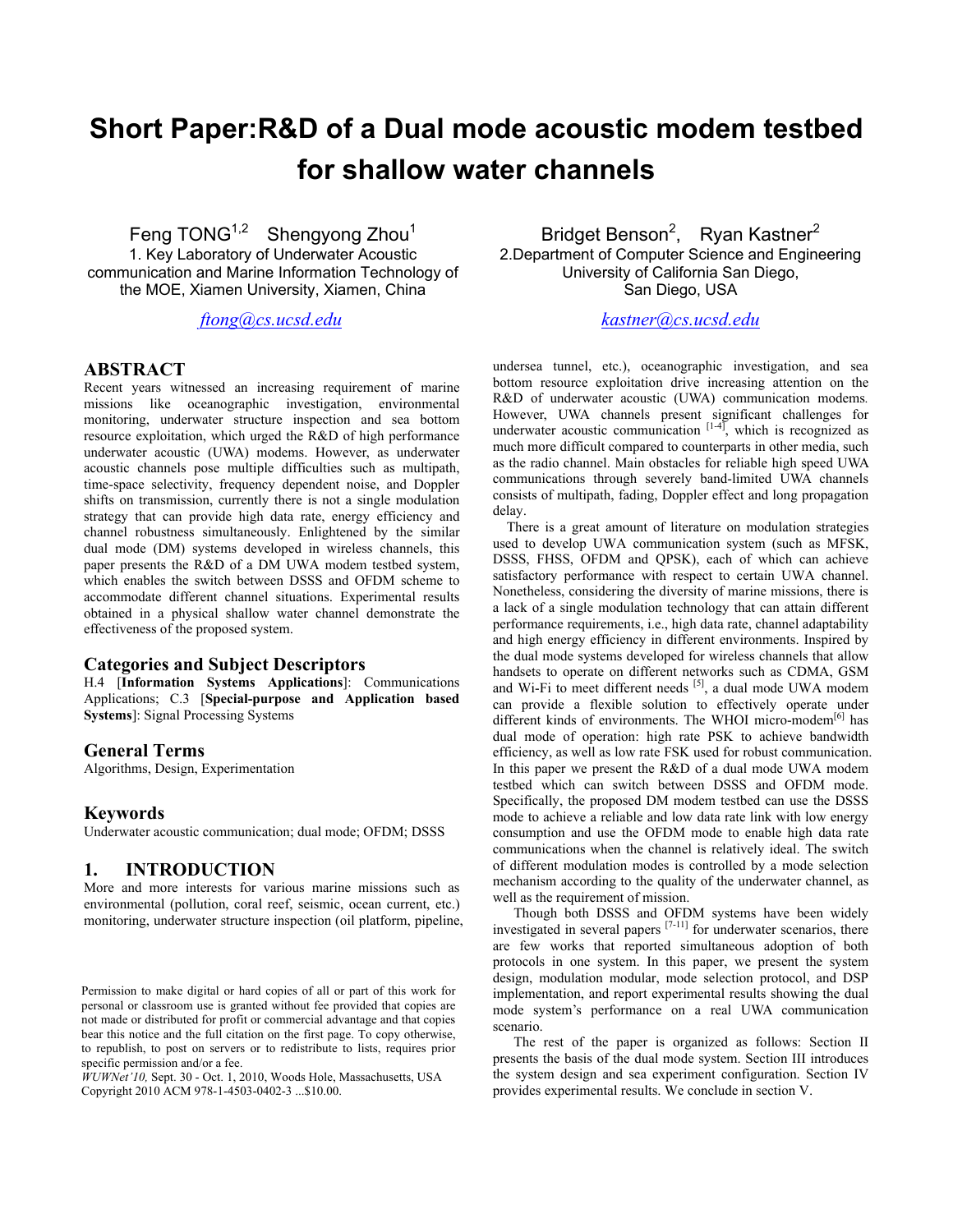# **2.** BASIS OF DUAL MODE MODEM

A dual-mode phone is defined as a phone that uses more than one technique for sending and receiving voice and data. Similarly, a dual-mode UWA modem uses more than one modulation scheme for sending and receiving data. In the proposed DM system, DSSS and OFDM are adopted as the candidate modulation techniques and a mode selection protocol based on channel probing is employed to control switching between the two modes. As the main focus of this paper is the dual mode mechanism, we directly utilize classic DSSS and OFDM schemes in the design of the modulation and demodulation modulars.

#### **2.2 OFDM modular**

For the OFDM scheme, the original bit is firstly mapped to the DQPSK constellation to form the sequence  ${d_0, ..., d_{N-1}}$ , where  $d_n = a_{n+1} b_n$ . The DQPSK sequence is further mapped to the frequency band associated with OFDM modulation as:

$$
s_n = \frac{1}{N} \sum_{k=0}^{2N-1} d_k \exp(j2 \pi k n / N)
$$

where  $n = 0, 1, \dots, 2N - 1$ .



Fig.1 Block chart of DSSS modular

#### **2.1 DSSS modular**

Firstly, let us consider the classic DS-DBPSK strategy. The baseband waveform can be expressed as:

$$
b(t) = \sum_{n=-\infty}^{\infty} b_n g_{T_b}(t - nT_b) = \sum_{n=-\infty}^{\infty} b_{\left|\frac{t}{T_b}\right|} g_{T_b}(t - nT_b)
$$

and PN sequence can be expressed as:

$$
c(t) = \sum_{k} c_{(k \mod G)} g_{T_c}(k - T_c) = \sum_{k} c_{\left(\frac{t}{T_c} \mod G\right)} g_{T_c}(k - T_c)
$$

after carrier modulation the transmission signal is produced as:

$$
s(t) = b_{\left\lfloor \frac{t}{T_b} \right\rfloor} c_{\left\lfloor \frac{t}{T_c} \right\rfloor \text{mod } G} \cos(w_c t)
$$

Where  $b_n$  is the bits after differential coding,  $T_c$  is the chip width,  $g_{T_b}$  is a rectanglar pulse with width  $T_b$ ,  $g_{T_c}$  is a rectangular pulse with width  $T_c$ , and G is the spread spectrum gain. A block chart of the DSSS modular is shown in Fig. 1.

For the receiver, OFDM demodulation is performed as:

$$
d_k = \frac{1}{N} \sum_{n=0}^{2N-1} s_n \exp(j 2 \pi k n / N)
$$

after differential decoding, original bits can be obtained as:

$$
dk, n = \frac{dk, n}{dk-1, n}
$$

A block chart of the OFDM modular is shown in Fig 2.

#### **2.3 Mode selection protocol**

To achieve flexibility under different channels, the mode switch of the DM modem system will be controlled by a mode selection protocol according to the quality of channel. Under the proposed protocol, a terminal initializing the data transfer will perform handshaking in advance of any data communication.

To guarantee the reliability of the handshaking transfer, DSSS is used in the handshaking stage. The main purpose of the handshaking stage is to obtain the quality of the channel to determine the mode to be used for data communication. Specifically, the handshaking protocol consists of the following procedure:



Fig.2 Block chart of OFDM modular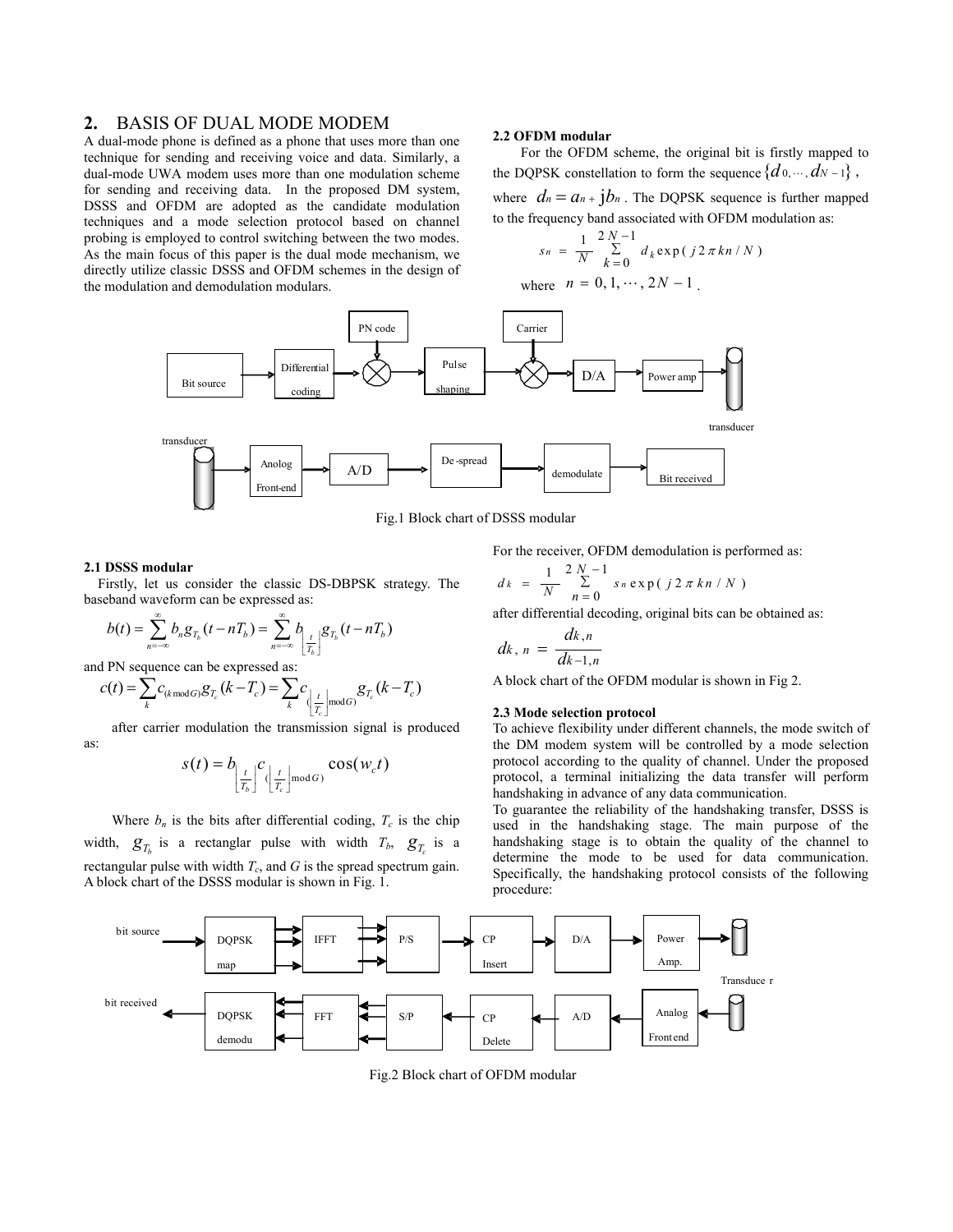(1) Terminal A (which is the one initializing the transfer) sends a request frame to Terminal B (which is the target terminal of transfer) to ask for a channel measurement. The request frame contains a PN signal acting as a channel probe.

(2) Upon receiving the request frame, Terminal B performs channel measurement via matched filtering of the PN signal.

(3) Terminal B sends a clear frame back to Terminal A, which contains the channel parameters obtained by the measurement.

(4) After receiving the clear frame and acquiring the channel parameters, Terminal A selects the suitable modulation mode (DSSS or OFDM) according to the channel parameters and mode selection mechanism and then sends a mode confirm frame to set the mode of Terminal B.

(5) After receiving the mode confirm frame and extracting the specific mode contained, Terminal B send an acknowledge frame back to Terminal A.

(6) Terminal A and B enter the data communication stage with the selected modulation mode after Terminal A receives the acknowledge frame.

Considering the severity of UWA channels, the control frames transferred during the handshaking stage will be transmitted again if the corresponding response is not received after a specific time. The design of the handshaking protocol ensures the suitable modulation mode will be selected to accommodate the specific channel each time any terminal initializes data transfer.

## **3. SYSTEM IMPLEMENTATION**

The UWA communication testbed used to demonstrate the dual mode scheme was built based on a TI TMS320C6713 DSP. The dual mode testbed consists of a DSP chip acting as the processing core of the testbed, a DAC and ADC for data output and acquisition, an RS232 serial port, a power amplifier, preamplifier, and two transducers (as shown in Fig.3). The DSSS and OFDM modulation schemes as well as the mode selection protocol are implemented on the same DSP.



**Fig .3 Bock chart of the testbed** 

|  |  | <b>Table.1 Parameters of OFDM modulation</b> |  |  |  |
|--|--|----------------------------------------------|--|--|--|
|--|--|----------------------------------------------|--|--|--|

| FFT length      | 4096       | Subcarrier space    | $23.4$ Hz    |
|-----------------|------------|---------------------|--------------|
| Symbol duration | 42.67ms    | BW occupied rate    | 93.5%        |
| Bandwidth       | 2.08k      | Bit per frame       | 4000         |
| Guard time      | $10.67$ ms | Length of reference | 53.4ms       |
| Frame length    | 534ms      | <b>Bit rate</b>     | 6.8kbps      |
| Frame period    | 587.4ms    | Modulation          | <b>DOPSK</b> |

The modulation parameters for the OFDM and DSSS modulars are presented in Table 1 and Table 2 Respectively. The bandwidth of the transducer is 13-18k Hz, with the sampling rate at 96ksps.

The probe used for channel measurement is a 127-chip PN signal with a width of 31.75ms. After the matched filtering process, the correlation peak and the background noise of the received signal corresponding to the channel probe is obtained to calculate the SNR of the current channel. In the proposed system, SNR is used as the criterion in the mode selection protocol to select the suitable modulation mode, specifically, when SNR is higher than 10dB, the OFDM mode will be selected to achieve high data rate, otherwise, the system will work in the DSSS mode to ensure reliability. As the main purpose of this work is to test the dual mode strategy, no error coding technique is adopted in the proposed testbed.

The experiment in the ocean was carried out at Wuyuan Bay, Xiamen, China. The depth of the experiment area is approximately 7m under the pier and 12 m offshore. The arrangement of the experiment is shown in Fig.4. The transducer of the transmitter was suspended from the pier at a depth of 5 m from the sea surface. The transducer of the receiver was suspended from a boat at a depth of 5 m from the sea surface. Under the same transmission power level, signals were sent over distances of 300m and 2km to test the performance of the testbed system under different SNR. To simulate different kind of communication missions, a 16 gray level image was transmitted in OFDM mode and ASCII code characters were sent in DSSS mode.

**Table.2 Parameters of DSSS modulation**

| Spread gain       |       | Guard time    | 20ms         |
|-------------------|-------|---------------|--------------|
| Carrier frequency | 16kHz | Bit per frame | 192          |
| Chip rate         |       | PN code       | M sequence   |
| Bit rate          | 63.49 | Modulation    | <b>DBPSK</b> |



**Fig.4 Sea experiment configuration** 

## **4. EXPERIMENTAL RESULTS**

Firstly, the DM modem testbeds were tested at the distance of 300m. During the DSSS mode handshaking, the matched filtering output of the channel probe is shown in Fig.5(a), which indicates an SNR of 15dB. According to the SNR criterion defined in the mode selection protocol, the OFDM modulation mode is selected for data communication. The OFDM signals received are shown in Fig.5(b). The final image obtained at a bit rate of 6.8kbps is presented in Fig.6(b), which corresponds to a bit error rate of 3.5%.

 At the distance of 2km, the correlation curve of the channel probe (shown in Fig.7(a)) reveals an SNR of 5dB. As a result, the low data rate DSSS mode is selected by the mode selection mechanism. In Fig7.(b), we can see the DSSS waveform received at 2km which contains some serious impulsive noise. The DSSS mode demodulation achieves a bit error rate of 0.5% with a low data rate of 63.45bps. These preliminary results of the sea trial show that, the dual mode mechanism enables the proposed UWA modem testbed to achieve good performance under different channel conditions, with low rate DSSS for low SNR and high rate